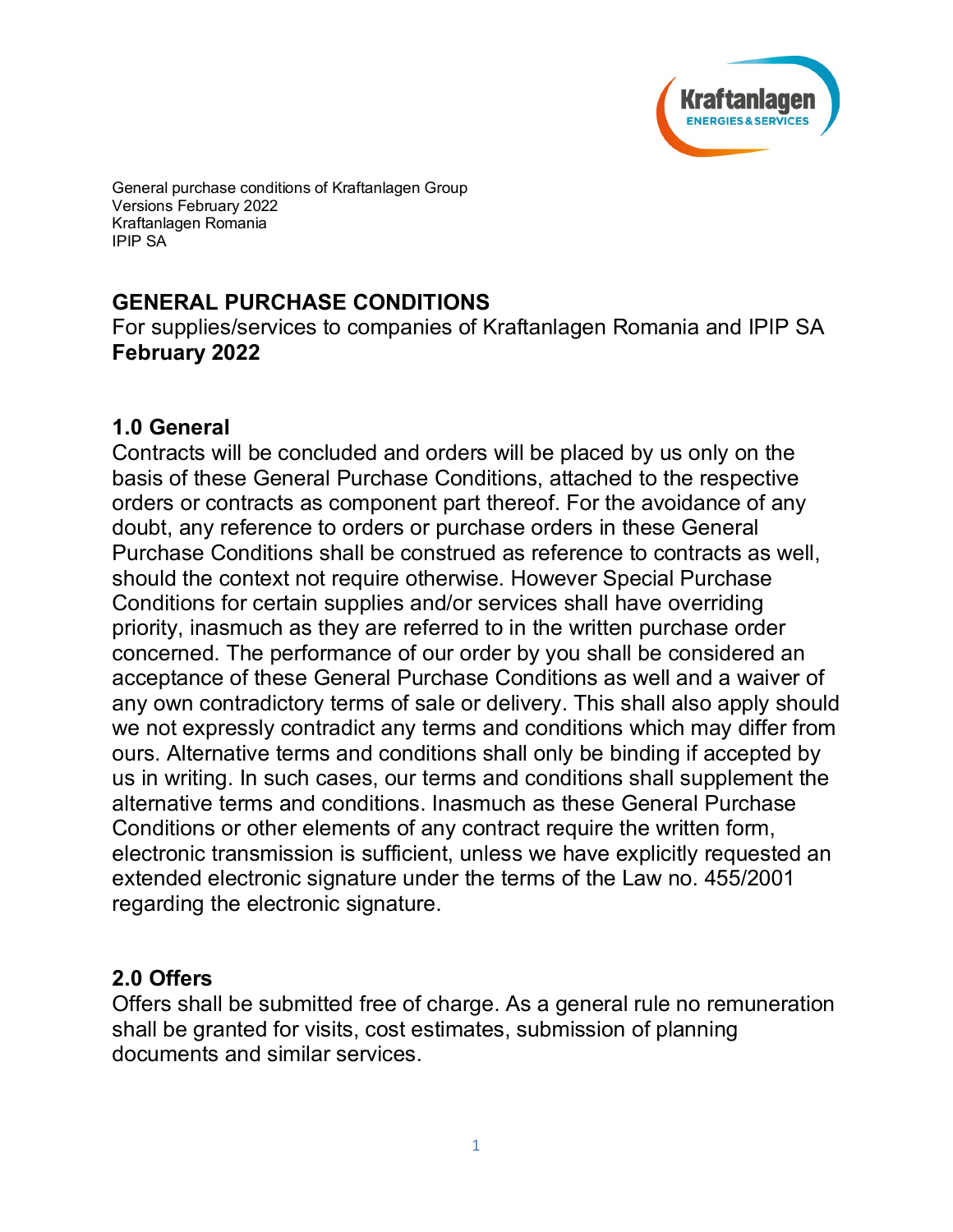

#### **3.0 Purchase Orders**

3.1 Purchase orders and other requests , as well as subsequent modifications and supplementary amendments are only binding if placed or confirmed by us in writing.

3.2 Should we place an order or agree on an amendment by telephone in advance of the written form, you are obliged upon receipt of the written document to verify all details already communicated by us and to inform us of any discrepancies without delay. In case discrepancies exist, the written form agreed by the parties will prevail.

3.3 The subcontracting of entire orders for goods or services is subject to our prior authorization even if you intend to subcontract an entire order in many parts.

3.4 All correspondence in connection with a purchase order shall be directed to the address indicated on the written purchase order and must include all details required for the processing (purchase order number and date, sales order number and item number).

## **4.0 Dispatch Instructions**

4.1. Unless otherwise instructed by us, dispatch shall be to the address given in the purchase order or order confirmation except for the case when, before dispatch other address was communicated by us in written form. Proof of dispatch shall be provided to us by means of a delivery note signed in two copies by the recipient and containing the following details: purchase order number and date, sales order number and item number, type, quantity, net weight and gross weight of the goods, the delivery address as provided in the purchase order, as well as additional information required in our purchase order. One copy of the delivery note shall be enclosed to the goods, the other copy must be submitted to us together with the invoice.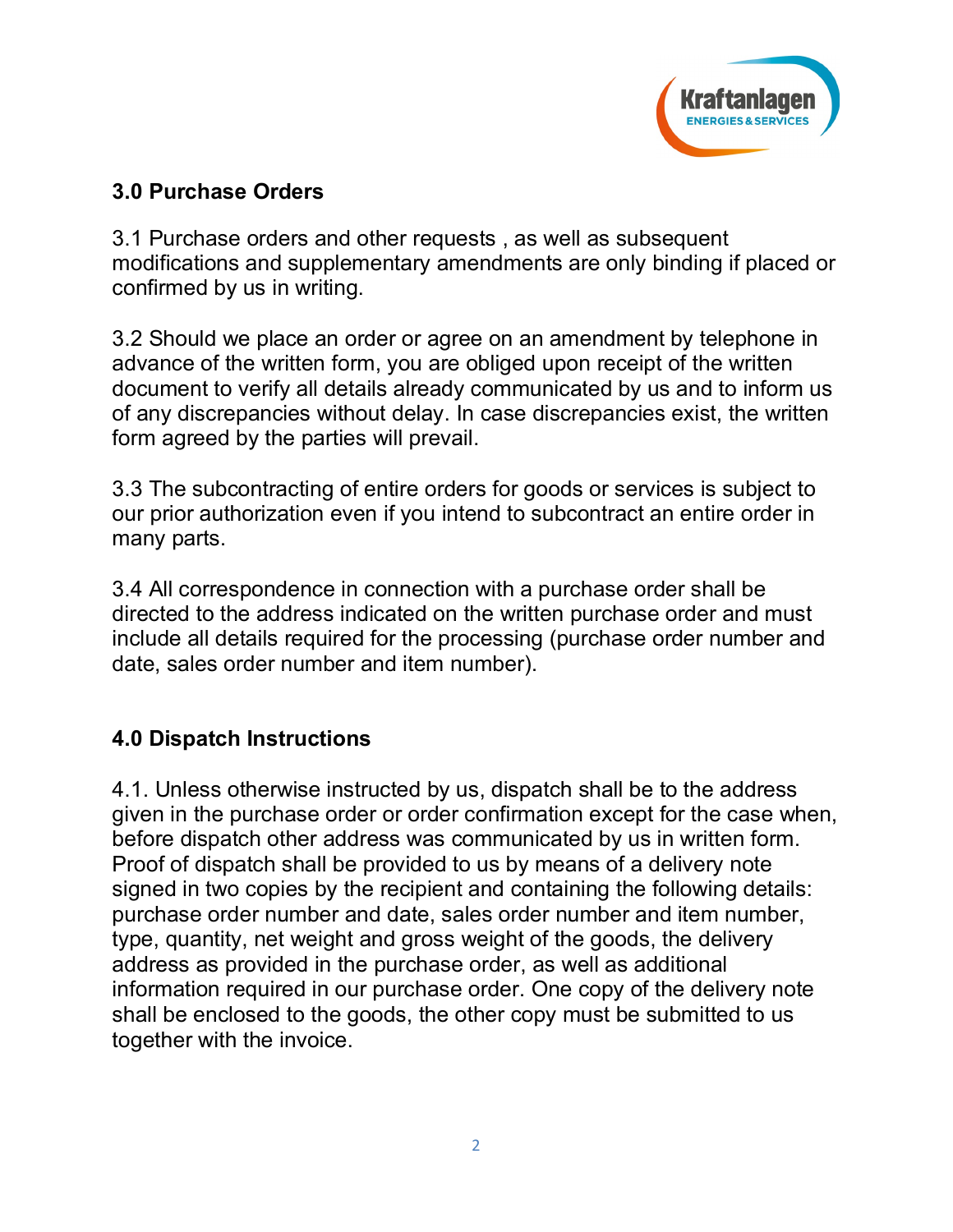

4.2 We decline all responsibility for any delays in payment due to noncompliance with these instructions. Any additional costs resulting from not respecting of the correct dispatch address shall be supported by you. If by agreement we are to support the transport costs, you are to choose the most favorably-priced means of dispatch unless we have expressly required a certain means of dispatch. Additional costs which can appear due to the bad choice of a more expensive means of dispatch shall be supported by you.

4.3 Dispatch shall be carried out on your risk. You shall bear any risk thereto, including, but without limitation any risk of deterioration, loss, until handover to the delivery address, respectively place of use desired by us.

4.4 You are obliged to pick up on your own expensive the transport packages in due time, only if we don't agree otherwise in particular cases. In the case of regular deliveries, packaging material can be collected during a subsequent delivery, should such postponed pick up not cause additional costs or risks to the purchaser.

## **5.0 Provision of material**

5.1 Material provided by us may only be used for and in compliance with our order. To the extent permitted by the law and under the conditions provided herein, all such material shall remain our property. It is to be stored separately and marked as our property. Wherever necessary you are obliged to clarify with third parties that the material is our property. You shall bear all the risks, such as but without limitation to the risk of accidental loss with regard to any material provided by us, as of the date of delivery. You are obliged to take out appropriate insurance cover.

5.2 Prior to the delivery of goods or services you are required to check whether the material provided by us was delivered in proper form and on time. If this is not the case, you are required to grant an extension of time and to describe again the required material to be provided by us. Clarification is to be provided at the same time as to the consequences arising - particularly, but not limited to, time schedules –, should the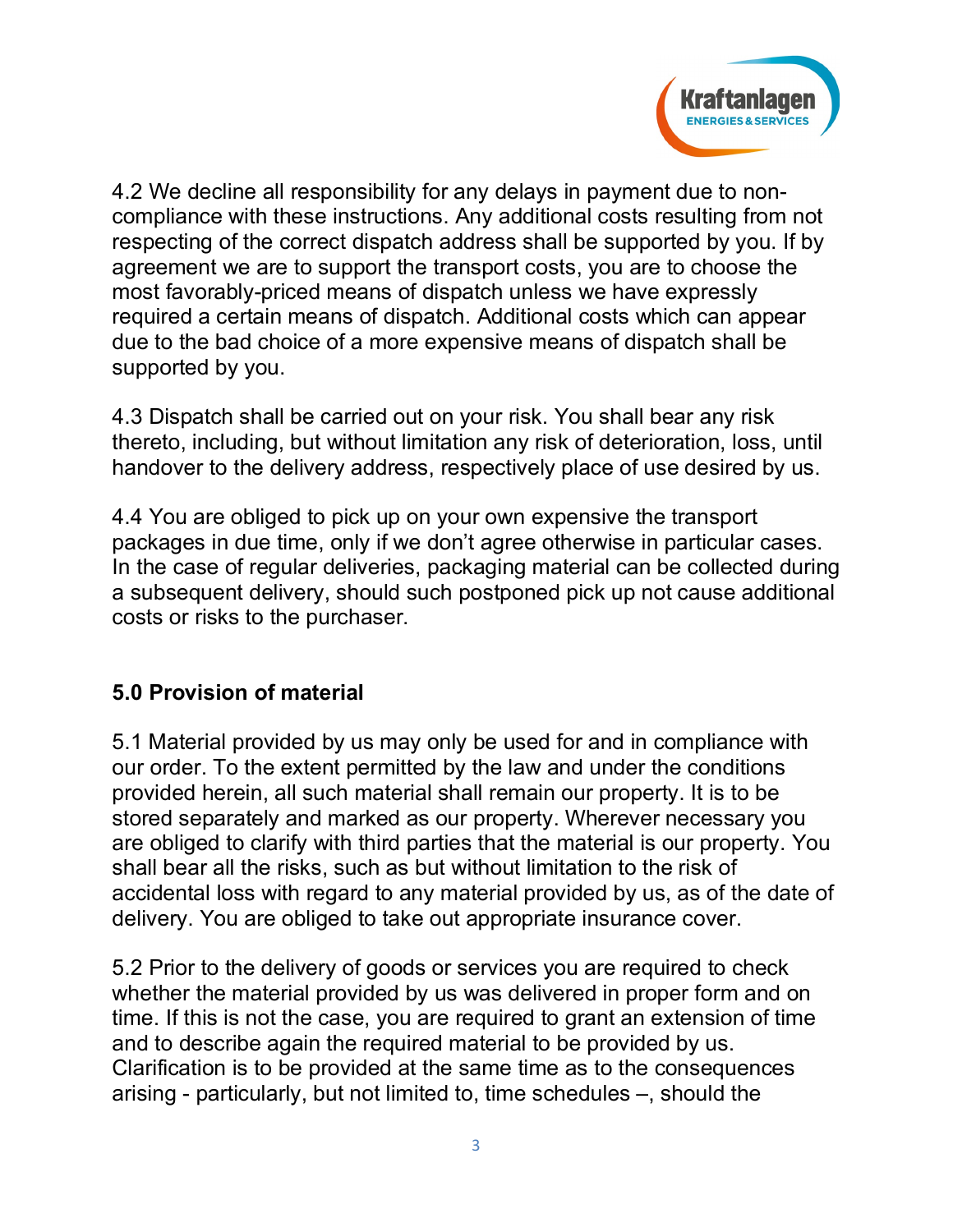

extended deadline not be met by us. Should you fail to provide such clarification or if the required material to be provided by us is not described in an adequate manner, you shall not be entitled to a time extension. All our rights remain unaffected.

5.3 If the material provided by us is processed connected or inseparably mixed with materials that do not belong to us, we acquire co-ownership of the new item corresponding to the value of our material (purchase price plus VAT) to the processed, connected or mixed items at the time of processing, combining or mixing. If the connection or mixing takes place in such a manner that the supplier's item is to be regarded as the main item, then it is considered as agreed as well that the supplier transfers proportionately his co-ownership to us,; the supplier keeps the coownership for us. If the security rights to which we are entitled on the basis of this provision exceed the purchase price of all our still unpaid reserved goods by more than 10%, we are obliged, at your request, to release the security rights according to our choice.

5.4 If we provide the material, our liability is limited to proven willful intent, gross negligence and fraudulent behavior, as well as to claims based on product liability law and to claims for damages resulting from injury to life, body and health. Further liability is excluded.

If we provide the material, our liability is limited to proven willful intent, gross negligence and fraudulent behavior, as well as to claims for damages resulting from injury to life, body and health with the coverage stipulated in our insurance policy. Further liability is excluded.

## **6.0 Remuneration**

6.1 Agreed prices are fixed prices.

6.2 Unless otherwise agreed in written form, all prices include costs of packaging, insurance, custom and freight until the place indicated in the order as delivery address/ place of use.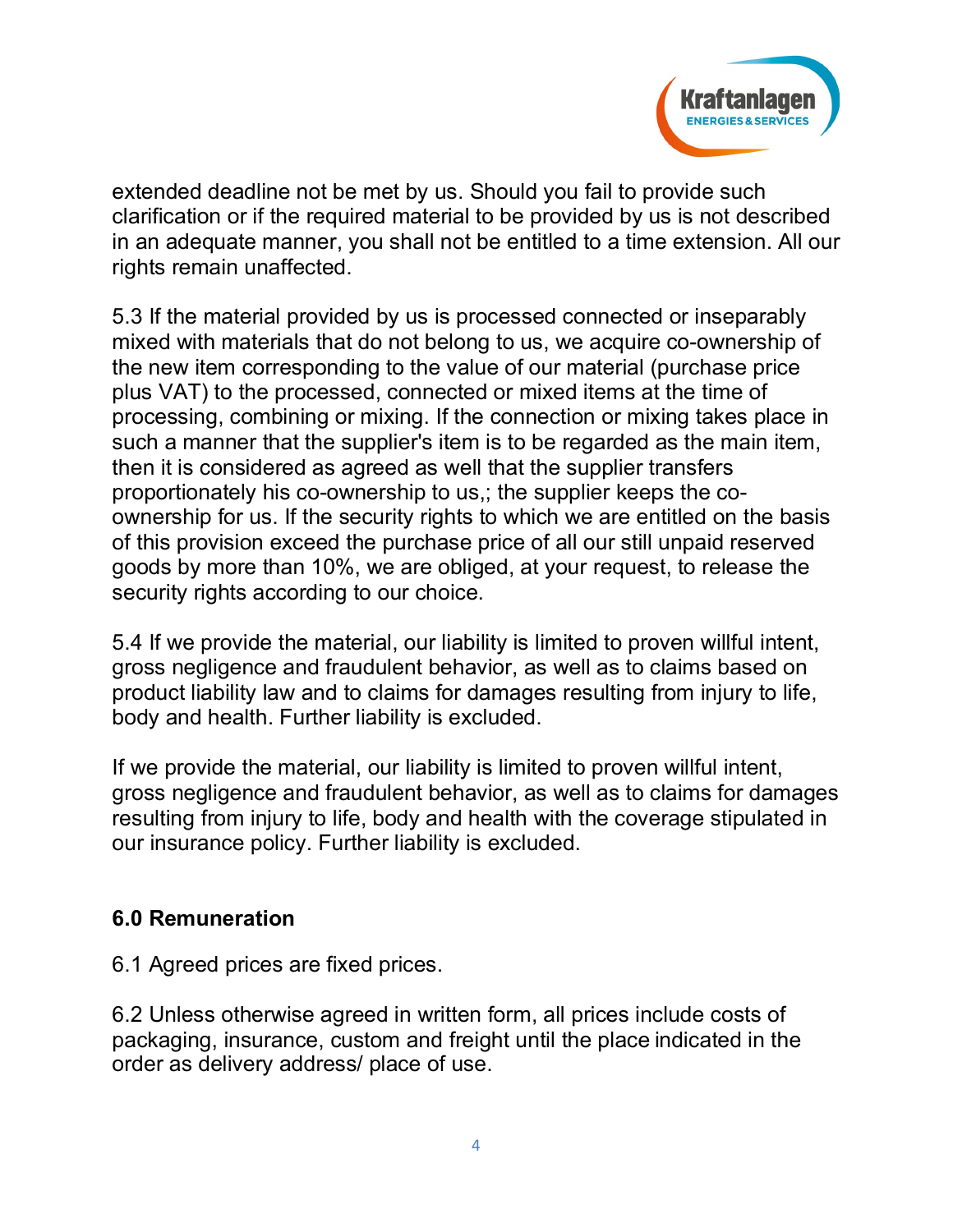

6.3 As soon as the delivery/service has been carried out, the invoice is to be submitted in an appropriate form, each indicating both the purchase order and sales order numbers and including all the information required by the law. VAT is to be shown separately in the invoice.

# **7.0 Terms of payment**

7.1 We are entitled to deduct a cash discount of 3% from all invoice sums due to you (advance, part payments and final payments) after deduction of agreed retentions for security purposes, retentions for defects as well as for invoice adjustments providing if we pay within a period of 15 working days from receipt of your invoice, respectively the required documents/certificates as mentioned below. Within this period no interest for late payment can be charged. The due date is 15 working days as of the receipt of the invoice, respectively as of the receipt of the goods or performance of the services, if the invoice is issued prior to such receipt, and, if documentation or certificates are required together with the goods/services, the payment period shall not start until those documents have been submitted completely and in accordance with the contract. We are nevertheless entitled to deduct discounts in the case of late payments which are due to the required documents/certificates not being in proper form or due to incomplete invoicing.

7.2 We reserve the right to make payments by bank transfer, in cash or by checks upon observance of the legal provisions applicable.

7.3 The assignment of claims against us is excluded. Exceptions are only possible based on the prior parties' agreement in each case.

7.4 Any retention of title by you is excluded.

7.5 When the legally applicable stipulations provide that some taxes, fees etc. will be deducted at source, that particular deduction will be done by the company out of the amounts to be paid. However, such deduction will be done only if the party owing such taxes, fees etc. does not provide us in due time with a valid tax residence certificate.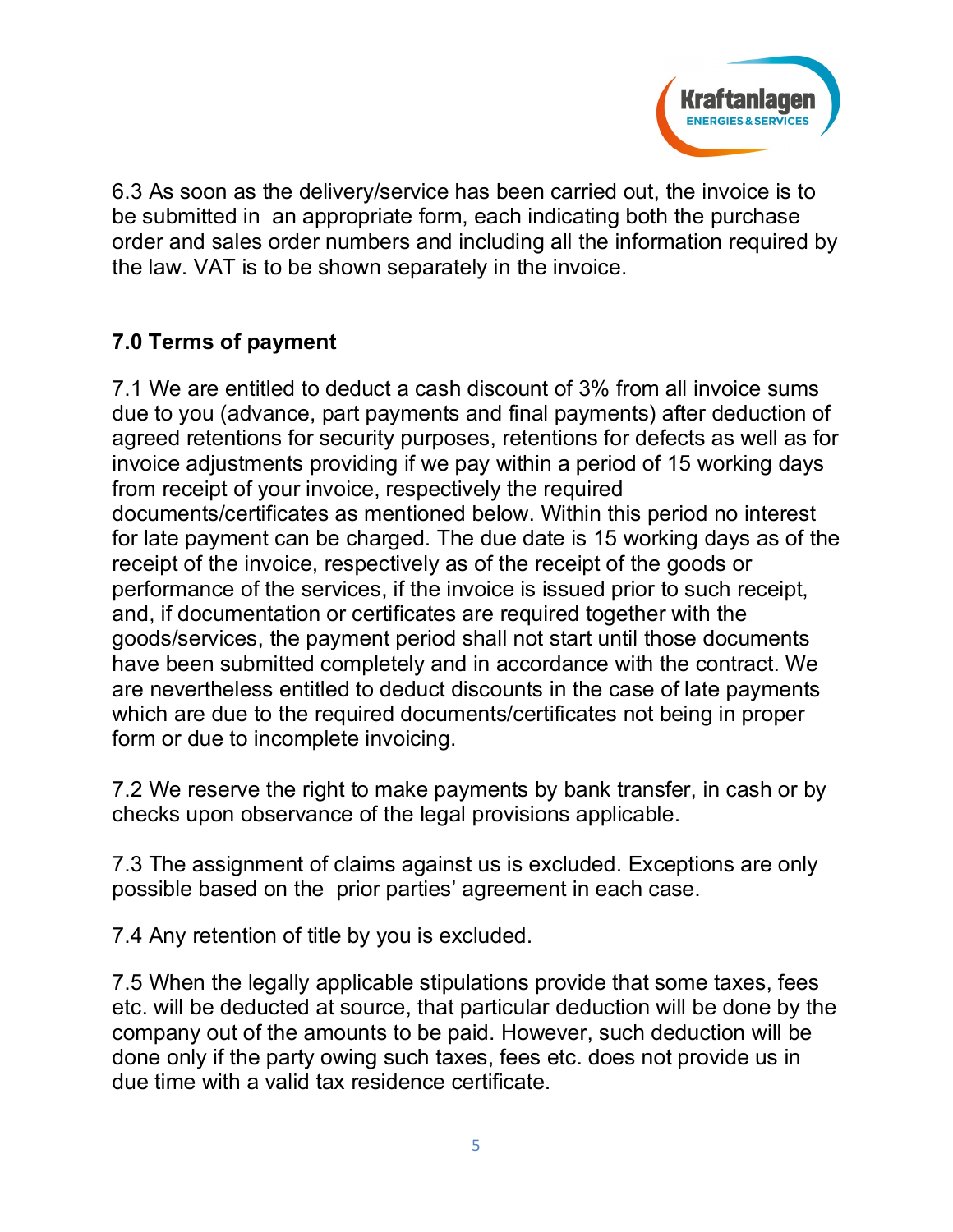

## **8.0 Offsetting, settlement within the group, the retention right**

8.1 You agree that we may in all cases set off our claims against your claims, no matter on which legal grounds they are based, even if the mutual claims fall due on different dates. If the claims fall due on different dates, our respective claims shall fall due at the latest on the date of maturity of our liabilities and they shall be settled taking into account the value dates. This shall also apply if one party has agreed to pay in cash and the other party is to pay by bill of exchange or by other means. If so agreed, such offsetting of claims shall only refer to the balance of accounts.

8.2 You agree that we may set off our uncontested or legally ascertained claims against all the claims you have on whatever legal grounds against companies belonging to our group of companies. In this respect, you are bound to sign the corresponding assignments of debts for each particular case.

8.3 Companies belonging to our group as per 8.2 above are:

- ECM Ingenieur-Untemehmen fur Energie- und Umwelttechnik GmbH
- Finow Rohrsysteme GmbH
- GAH Pensions GmbH
- IA Tech GmbH
- Jakob Ebling Heizung Lüftung Sanitär GmbH
- IPIP S.A.
- Kraftanlagen Energies & Services GmbH
- Kraftanlagen Romania S.R.L. (Romania)

8.4 Your right of retention in respect of any goods, documents and data of any nature, made available to you by us to assist you in the performance of your obligations of delivery of goods/ fulfillment of services is excluded. The same applies for your right of retention in connection with your disputed and not yet legally ascertained counterclaims.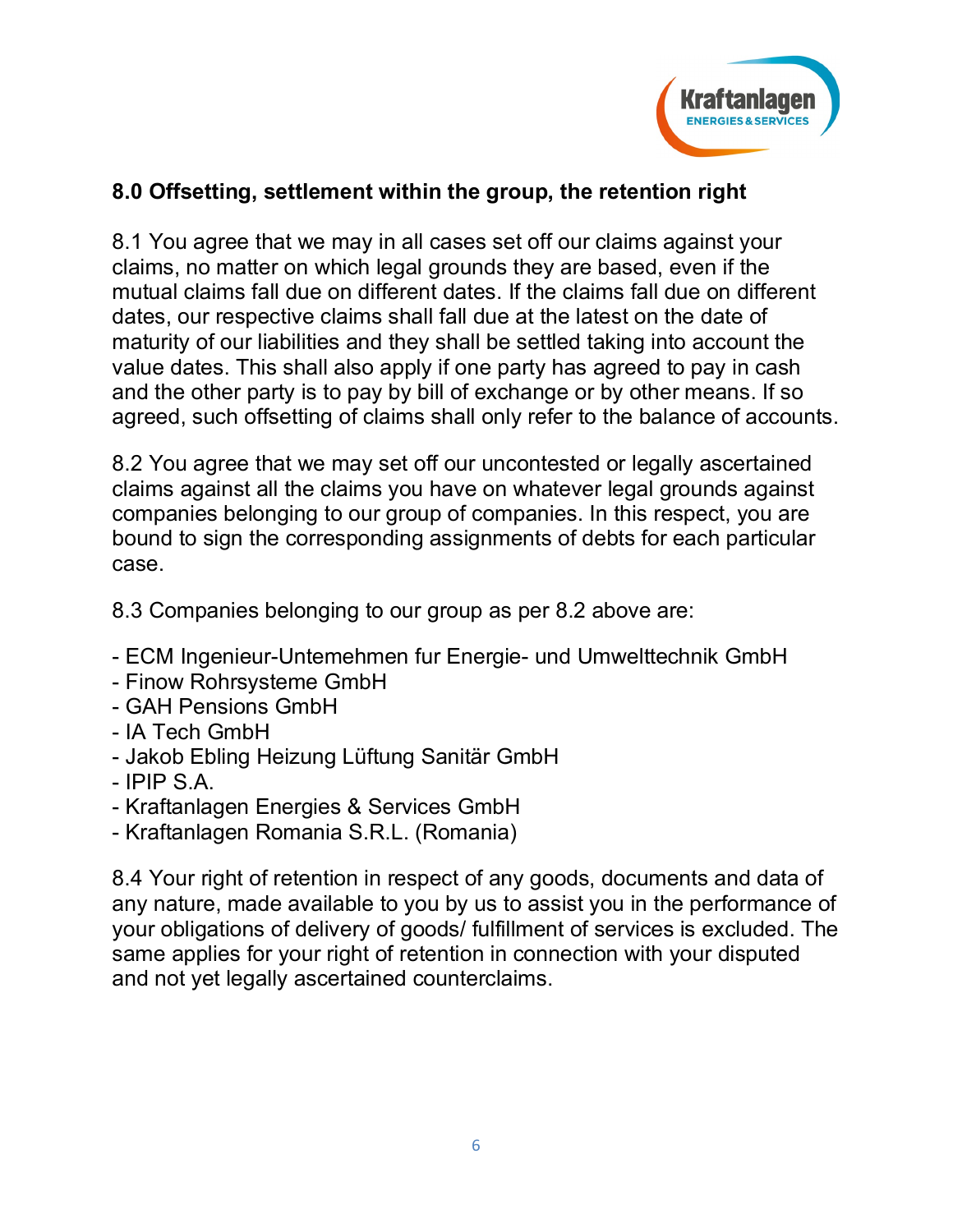

# **9.0 Deadlines, Delays in Delivery**

9.1 Deadlines agreed in writing are binding. Compliance with a date of delivery or a deadline is determined by the date of receipt of the goods, respectively the date on which the service is carried out at the delivery address or point of use indicated by us, as confirmed by us.

9.2 Should you become aware that - for whatever reason - an agreed deadline cannot be met, you are required to inform us in writing without delay, indicating the reasons for and the duration of the expected delay.

9.3 There is no default of confirmation by us if the lack of confirmation of the ordered goods/services is clearly the result of a military call up, war, revolt, strike, lock-out or the occurrence of some other unforeseeable hindrance (force majeure) which are beyond our sphere of influence. If for the above- mentioned reasons we are also not able to confirm the receipt of the goods or services following a reasonable extension of the deadline, both parties are entitled to terminate the contract; claims for compensation by the supplier/ provider are in this case excluded.

9.4 Should a delivery be carried out earlier than agreed, we reserve the right to return the goods at your expense. Alternatively, the goods shall be stored by us at your expense and risk until the due delivery date. In the case of an early delivery we reserve the right not to make payment before the agreed due date

## **10.0 Fulfillment of a contract**

.

10.1 You hereby guarantee and warrant that all goods supplied and all services rendered by you comply with the most up-to-date state of technology - in as much as this does not contradict acknowledged rules of technology -, with applicable legal regulations, with specifications, guidelines and technical rules and standards of the authorities, professional and trade associations. You guarantee the quality and durability of the service features or quality specifications as provided in our purchase order, respectively in the contract. You are required to consult us in case the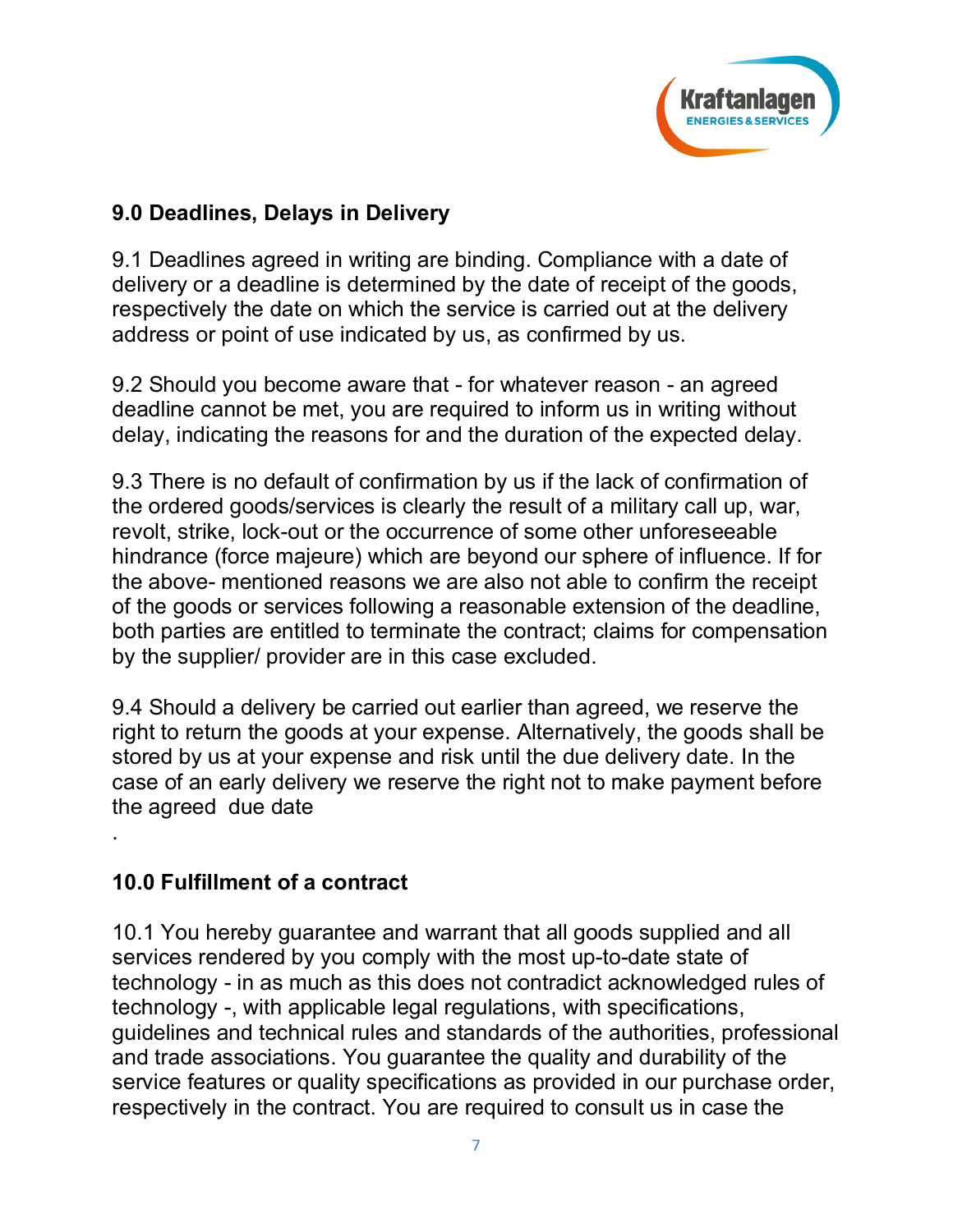

quality specifications or service features are not unequivocally provided in the purchase order or the contract, or in case the delivery of goods or the provision of services is not possible at the quality specifications or service features required by us on the agreed dates of delivery.

10.2 Should you have any concerns regarding the manner requested by us for performing the contract, you are required to inform us in writing immediately. In the case of deliveries/services carried out on the basis of drawings, the dimensions indicated on these drawings must be checked by you before starting. Errors of dimension on the drawings which lead to a need for alterations in production already in progress will not entitle you to any claims.

10.3 A visual inspection of your deliveries/ services for obvious or easily detectable defects will be carried out by us as soon as possible during the normal processing of the relevant order and objections will be raised. An inspection to determine full compliance with the requirements of our written purchase order can however only be carried out at a later date. Hidden defects must appear within 3 years from the reception/handing of goods or services. We will give notice of hidden defects in 2 working days from the reveal. Regarding the statute of limitation of defects liability action, a threeyear term from the reveal date of the defect or the expiry of the three-year term mentioned above, during which the defect must appear, shall apply.

#### **11.0 Rights in the case of defects**

11.1 Our rights in the case of defects of goods or services are based on the legal provisions in force, in case no other rules have been agreed.

11.2 You are required to implement quality assurance that is suitable in terms of type and scope and reflects the latest state-of-art and to provide proof of such on request. If we consider this to be necessary, you shall conclude a corresponding quality assurance agreement with us. We are entitled, at any time during the duration of the contract, to carry out - or to have carried out - quality controls on your premises and the premises of your subcontractors. No quality control however shall release you in any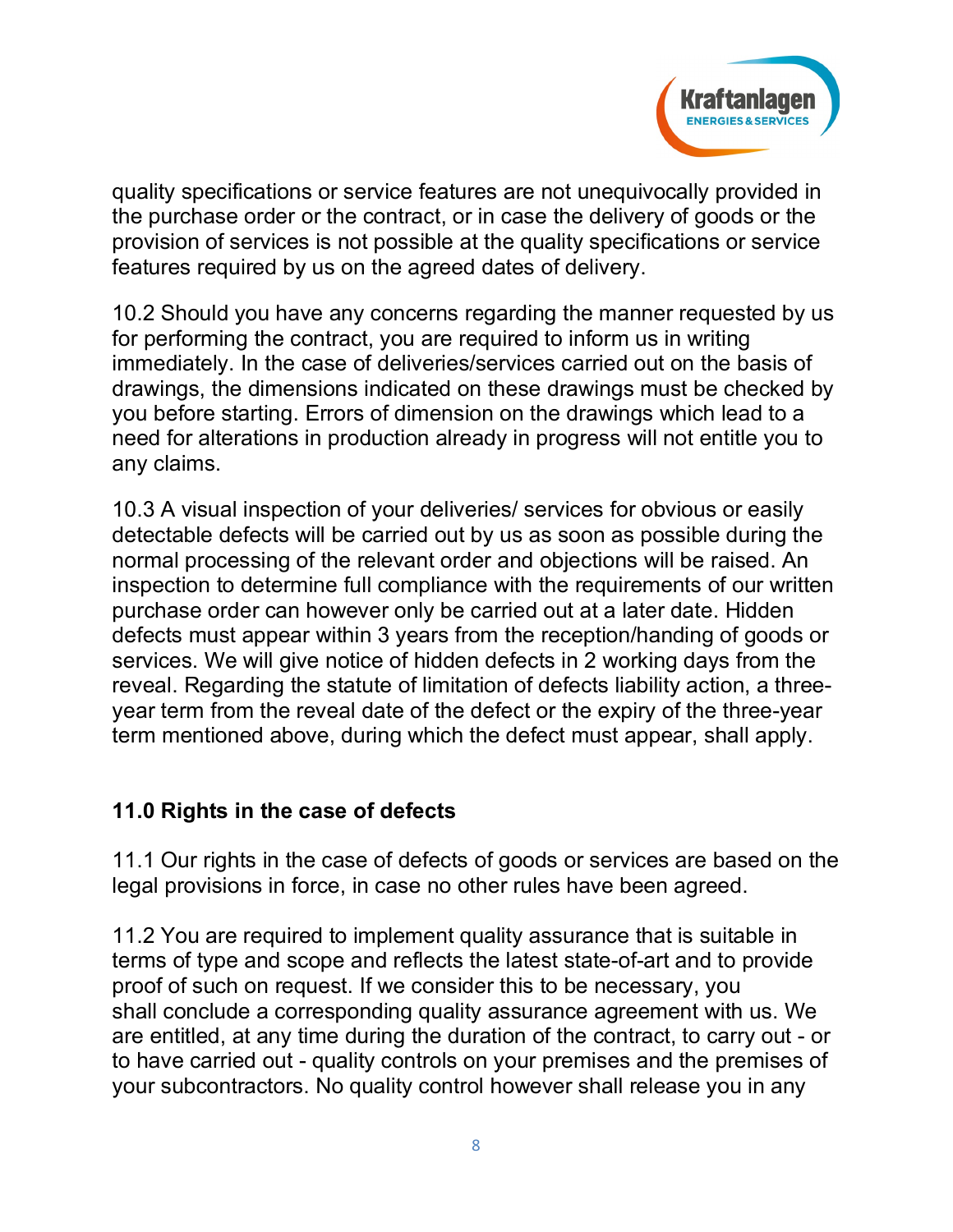

way from your contractual obligations and we shall not assume any additional responsibility. The material costs of the quality control shall be supported by you; we shall bear the personnel costs involved. However this shall no longer apply if considerable complaints lead to a repetition of the quality control. In this case you shall bear all personnel costs as well as any necessary expenses involved.

# **12.0 Liability**

12.1 The liability is based on the legal provisions in force.

12.2 You shall be liable for any and all damages culpably caused to us, our employees or third parties by yourself, your employees, representatives, vicarious agents or subcontractors, whilst carrying out work on your contract with us. Should a claim be made against us due to such damage, you are obliged to indemnify us from any and all claims or costs resulting from this damage.

12.3 You are liable for any and all damages caused by yourself, your employees, representatives, vicarious agents or subcontractors by any infringement of the legislation regarding environmental protection and occupational health and safety, especially, but without limitation of the legal provisions on immission control, management of the used oil, water supply, recycling and waste management, waste storage, soil protection, environmental liability and environmental damage, as well as of the provisions of subsequent legislation based on the above legislation and of the corresponding provisions of European law. You are bound to indemnify us from any and all claims made by third parties against us due to such infringement of the above legislation.

# **13.0 Insurance**

You have the obligation to take out adequate commercial third party liability insurance (and, if applicable, engineering liability/ professional indemnity) which is able to cover all possible claims resulting from each order and to maintain it valid during the entire duration of the contract. You will also be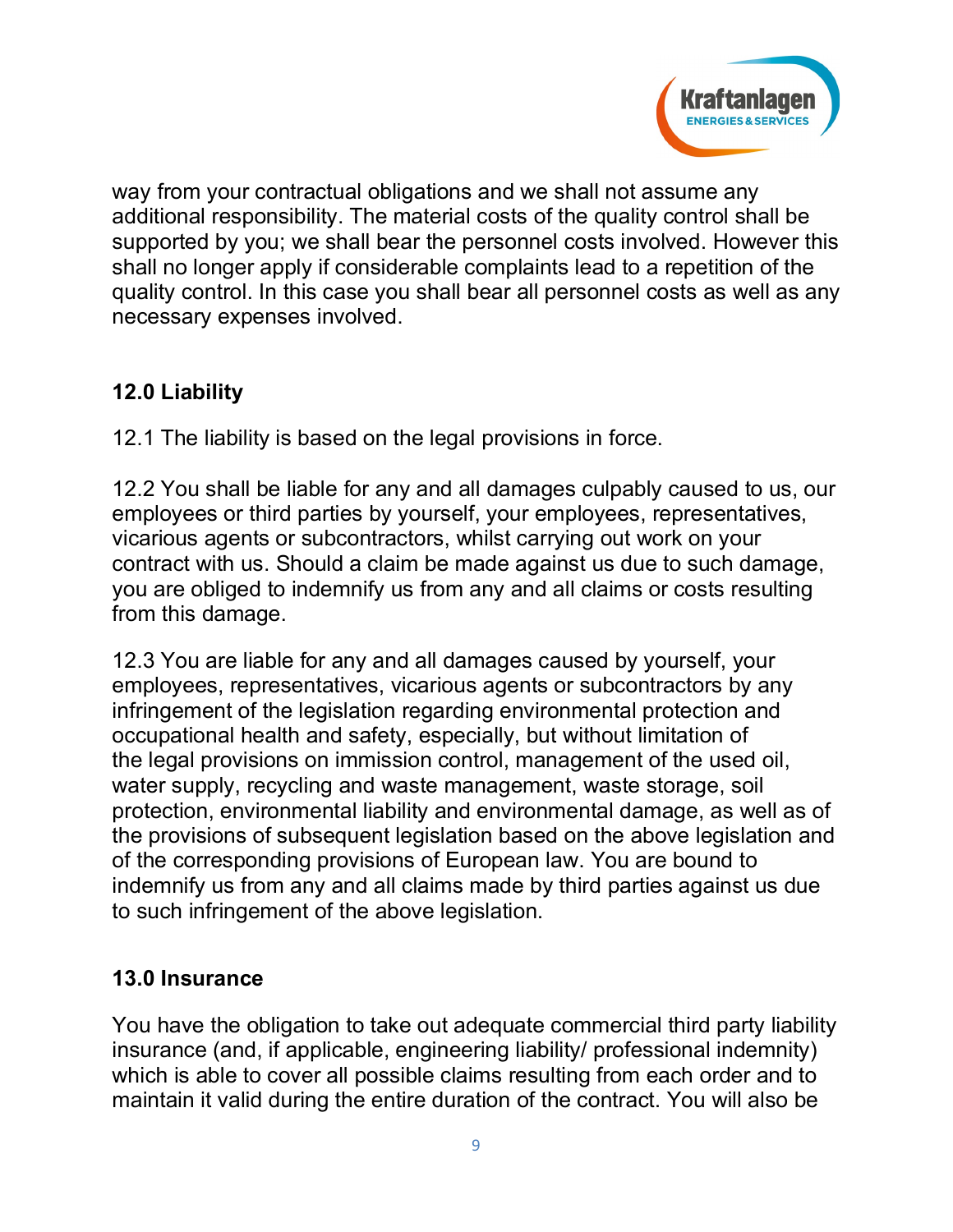

obliged to take out insurance against all risks arising from product liability and environmental liability for a reasonable amount. Additionally, you are obliged to take out insurance against all in your company or in your activities existing risks of environmental damages in accordance with the Government Emergency Ordinance no. 68/ 2007 on the environmental liability, by means of an environmental damage insurance, for a reasonable amount. The insurance policies will be presented to us at our request.

# **14.0 Right of Termination**

For infringements of essential contractual obligations, as well as for repeated infringement of the contractual obligations, we have the right to terminate this contract for cause in accordance with article 1552 of the Civil code by means of a written declaration, no notice of delay being required as the parties hereby agree that by non-complying with a contractual obligation in due time, you are rightfully in delay, no court intervention or other formalities being necessary.

Additionally, in case of your volutary dissolution, we are entitled to terminate this agreement upon observance of a 10 days prior notice.

## **15.0 Miscellaneous**

15.1 Strict confidentiality shall be maintained over all commercial, financial and technical details learned by you within the framework of your activities with us, which are not known to the public, as well as over all data and documentation handed over to you by us or available to you during the performance of the contract. Such details may not be disclosed by you to third parties, may not be reproduced and may be used exclusively for the performance of the contract. You will bind your subcontractors, employees, representatives, vicarious agents accordingly.

15.2 Everything that has been made (e.g. models, drawings) by you at our expense or handed over by us shall remain our property. They may not be used in any other way but for the purpose of our contract, may not be reproduced and may not be disclosed to third parties. You shall be liable for any and all damages resulting from an infringement of this obligation. Unless otherwise agreed, such models, drawings, etc. shall be returned to us at the time of delivery of the ordered goods/services. As for the goods